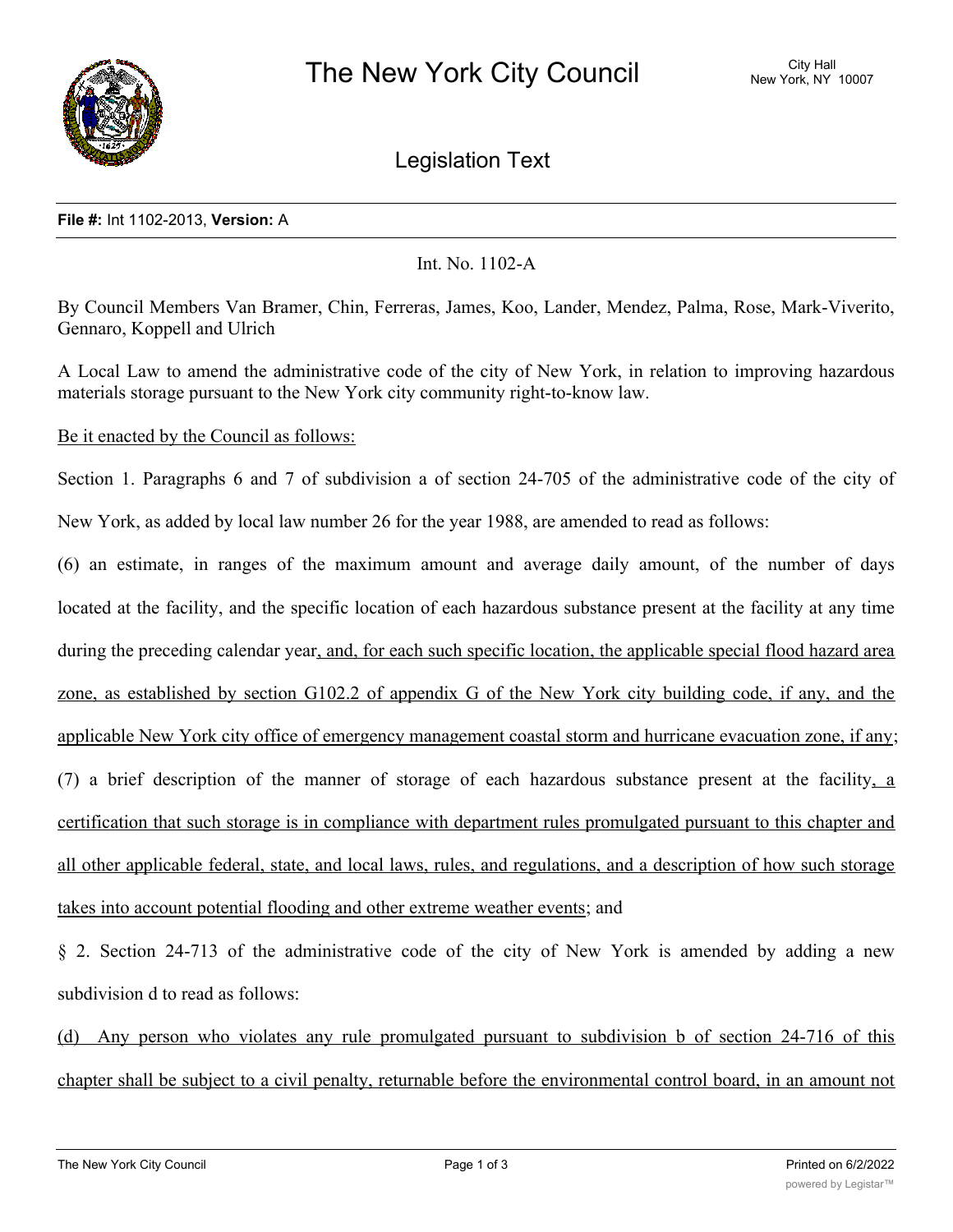## **File #:** Int 1102-2013, **Version:** A

to exceed ten thousand dollars. Each notice of violation shall contain an order of the commissioner directing such person, within thirty days from the date of the order, to correct the condition constituting the violation and to file with the department electronically, or in such other manner as the department shall authorize, a certification that the condition has been corrected. In any proceeding before the board, no civil penalty shall be imposed for a violation pursuant to this subdivision if such person complies with the commissioner's order to correct and to certify correction of the violation within thirty days.

§ 3. Section 24-716 of the administrative code of the city of New York, as added by local law number 26 for the year 1988, is amended to read as follows:

§24-716 Regulations. (a) The commissioner shall have the power to promulgate such rules and regulations as may be necessary to carry out the purposes of this chapter.

(b) On or before January first, two thousand fifteen, the commissioner shall, in consultation with the emergency response agencies, promulgate rules for the proper siting and storage of hazardous substances, taking into consideration all safety issues, including, but not limited to, spillage, fire, flooding, storm surge, earthquake, power outages, and high winds. Such rules may regulate hazardous substances individually or in groups, and may require that additional or alternative precautions be taken in advance of an anticipated extreme weather event.

§ 4. Subdivision c of section 24-718 of the administrative code of the city of New York, as added by local law number 92 for the year 1993, is amended to read as follows:

(c) [On or before July first, nineteen hundred ninety-four, the] The commissioner, in consultation with the emergency response agencies, shall by rule establish the contents of a risk management plan, which shall be designed to prevent the accidental release and to minimize the consequences of any such release of any extremely hazardous or regulated toxic substance. Such plan shall take into account extreme weather events, including potential flooding that may occur due to the location of a facility within a special flood hazard area, as established by section G102.2 of appendix G of the New York city building code, or within a New York city